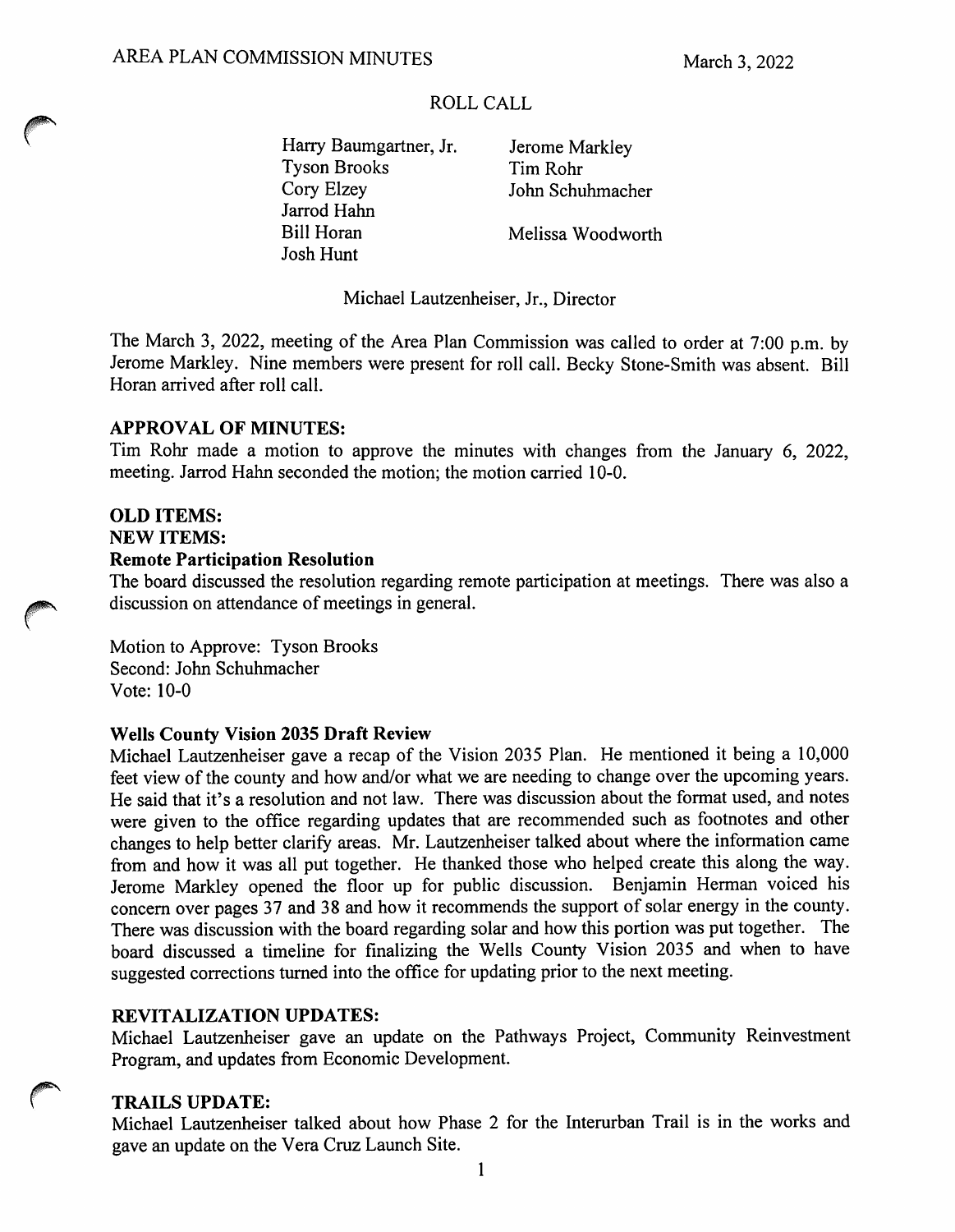# HOUSING STUDY UPDATE:

Michael Lautzenheiser gave a brief update regarding a possible project in Ossian. There was discussion on capacity and any concerns there might be regarding the capacity of sewer lines there.

### OTHER BUSINESS:

#### V2018-016 - B & K Auto Parts LLC

Rick Baumgartner was present on behalf of the violation. There was discussion about the timeline, and Mr. Baumgartner felt that he moved the items needing to be moved. The board discussed the flood area around the property with Mr. Baumgartner as well.

Motion to continue to next scheduled meeting: Bill Horan Second: John Schuhmacher Vote: 10-0

#### V2021-001 - Tony & Kelly Herman

Tony Herman was there on behalf of the violation. The board discussed a timeline and the remaining work to be done with Mr. Herman. Michael Lautzenheiser said that there has been work done on the property, but there is still work to do.

Motion to continue to next scheduled meeting: Josh Hunt Second: Jarrod Hahn Vote: 10-0

### V2021-007 - Justin JT Miller

Michael Lautzenheiser said the violation has been resolved and is now closed. No action by the board was needed.

### V2021-010 - Pursifull Properties LLC

Michael Lautzenheiser gave a recap of the violation. He said that a development plan has been filed and that the City of Bluffton sign-off sheet has already been received. There was a discussion on the violation.

Motion to continue until development plan is approved: Jarrod Hahn Second: John Schuhmacher Vote: 10-0

### V2021-016 - Christopher & Brenda Mossburg

Michael Lautzenheiser talked to the violation and gave a recap of the work with the Wells County Health Department. There was discussion on the projects that are done and just need permitted. The board recommended sending a certified letter to the property owners and then, if by the April meeting no response had been received, it would be sent to the attorney for further action.

Motion to continue to next scheduled meeting: Jarrod Hahn Second: John Schuhmacher Vote: 10-0